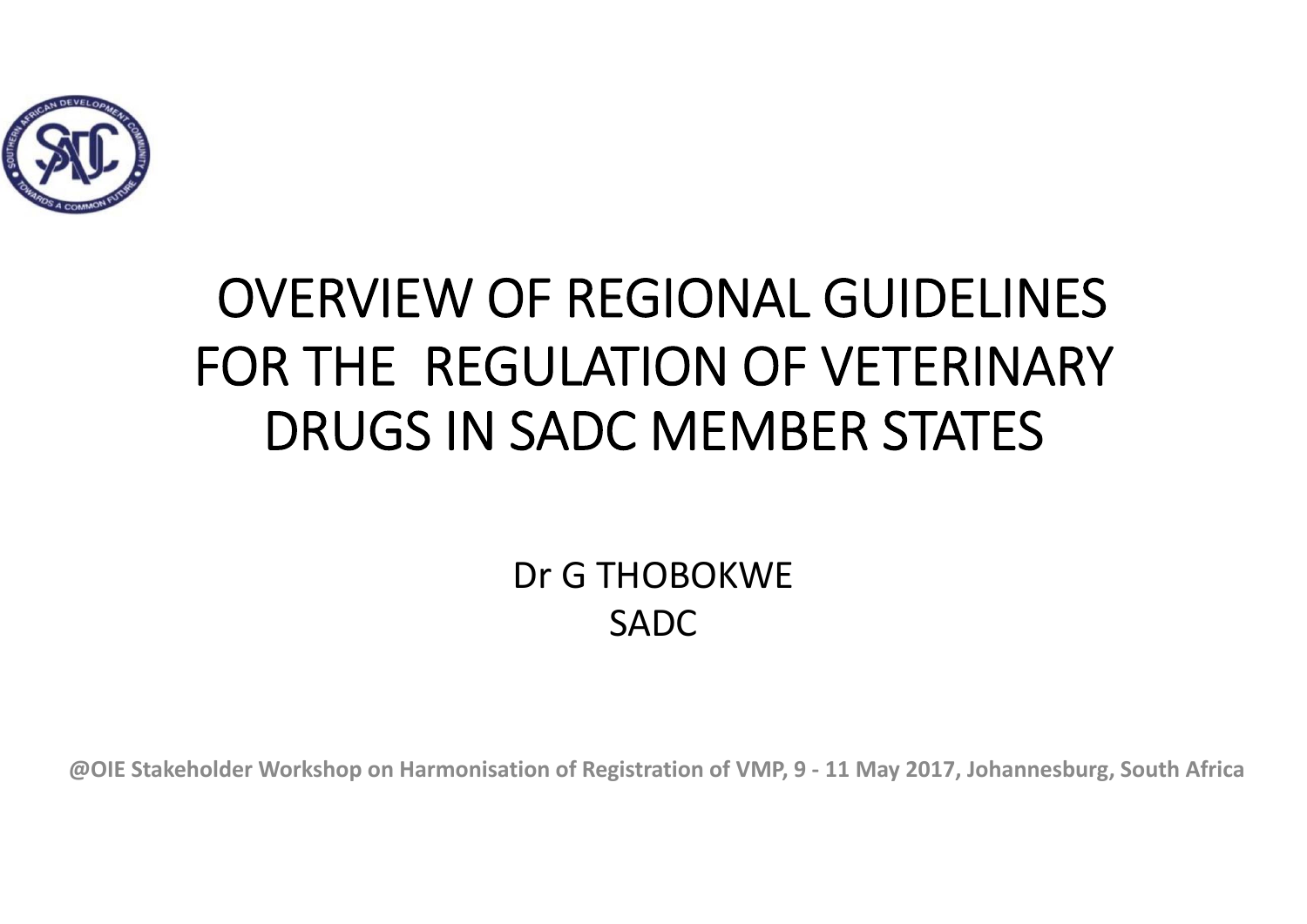## Introduction

• Developed and financed by the Southern African Development Community (SADC) Secretariat through the Food Safety – Capacity Building on Residue Control Project with support from the European Union

• Covers

- Scope of the guidelines
- Objectives of the veterinary drugs regulation guidelines
- Regional policy guidelines
- Context for the design of national veterinary drugs legislation in the SADC region
- Legislative framework and key issues for the SADC region
- A proposed framework for registration and quality control of veterinary drugs at national and SADC regional level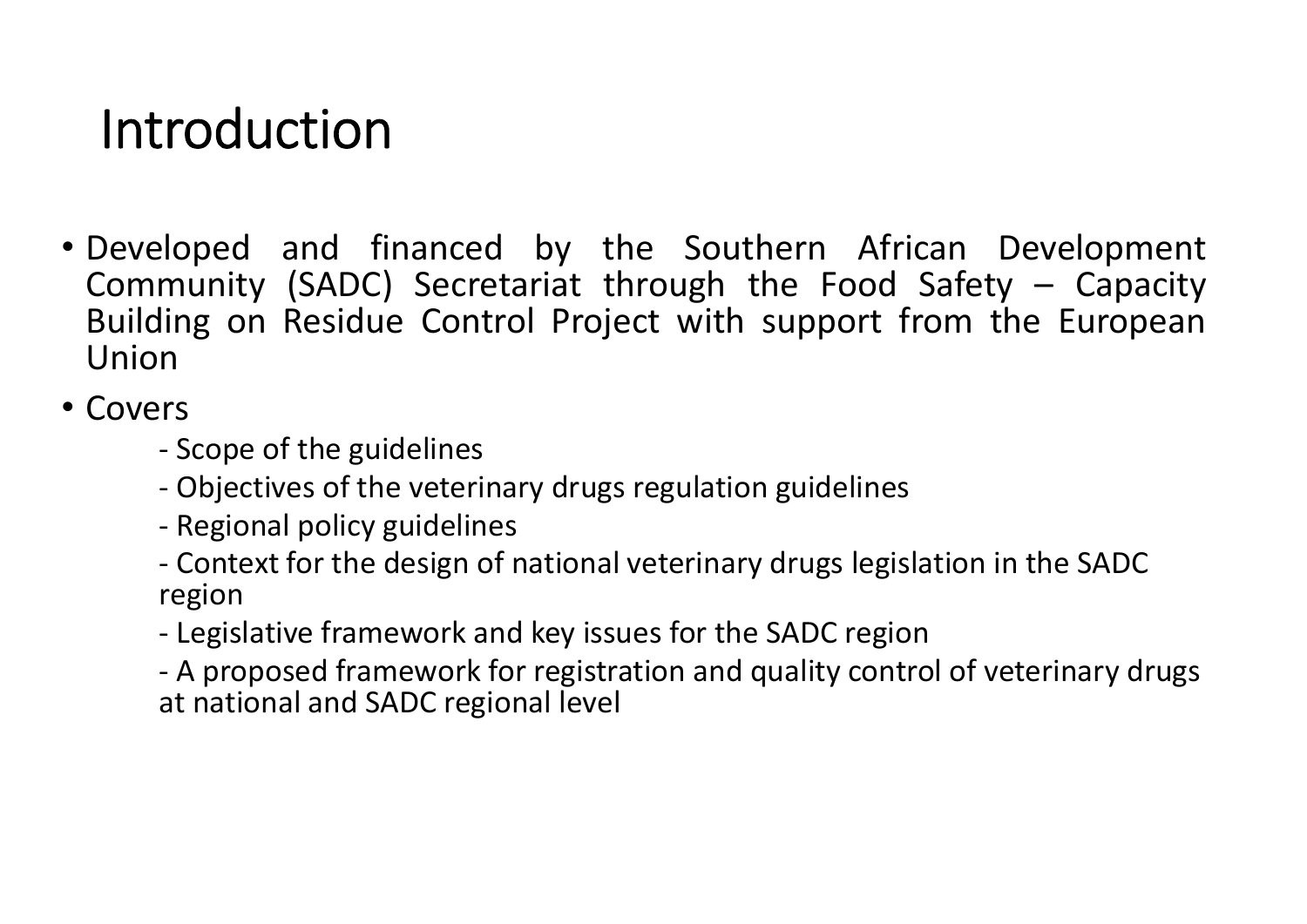# Definition in the guidelines

**"Veterinary drugs -** any substance or combination of substances used for purpose of:

- Alleviating, treating, curing, or preventing a disease or pathological condition, or symptoms of a disease

- Diagnosing a disease or ascertaining the existence, degree or extent of a physiological pathological condition

- Contraception

- Inducing anaesthesia

- Maintaining mitigation, prevention, or diagnosis of disease, abnormal physical state, or the symptoms thereof in animal, or

- The restoration, correction, or modification of organic functions in animals

- Maintaining balance of vitamins, minerals, and other nutrients in animals, administered by injection and/or bolus dosage forms.

The term veterinary drugs is equivalent to veterinary medicines and medicinal products."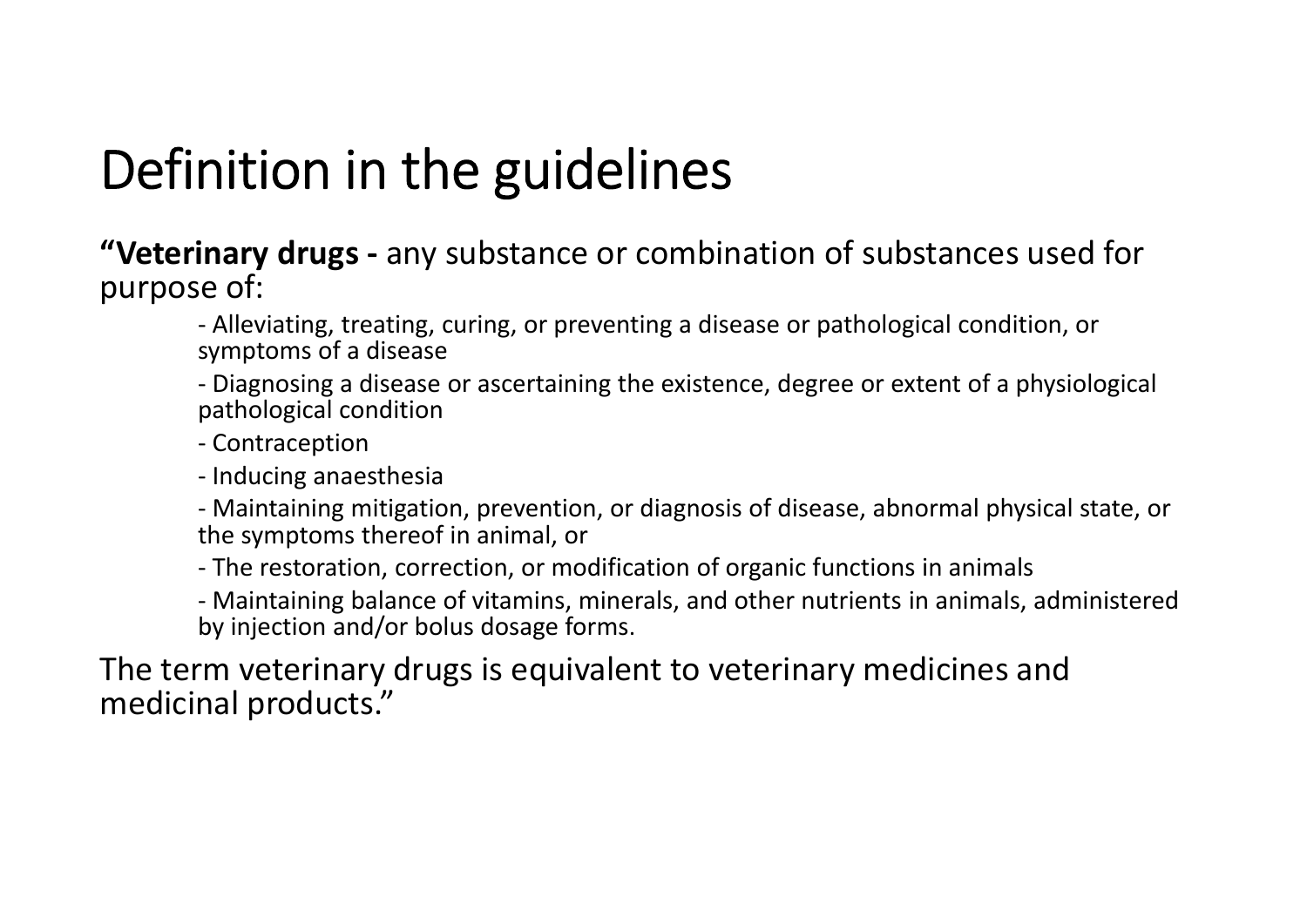## **Objectives**

- Overall objective
	- provide <sup>a</sup> general scientific framework including basic methodology, technical requirements, ethical principles as well as regulatory aspects for registration of veterinary drugs in SADC Member States

#### • Specific objectives

- Provision of appropriate health care to animals
- Provision to the regional market of drugs that have proven safety, efficacy and quality
- Provide transparency in trade of agricultural products including animal and animal products within and outside the region
- Raise public awareness in the use of veterinary drugs
- Protect public health against zoonotic diseases
- Protect the environment
- Provide the regulatory basis for management and control of veterinary drugs
- Provide a relevant approach for the observance and compliance with Maximum Residues Limits.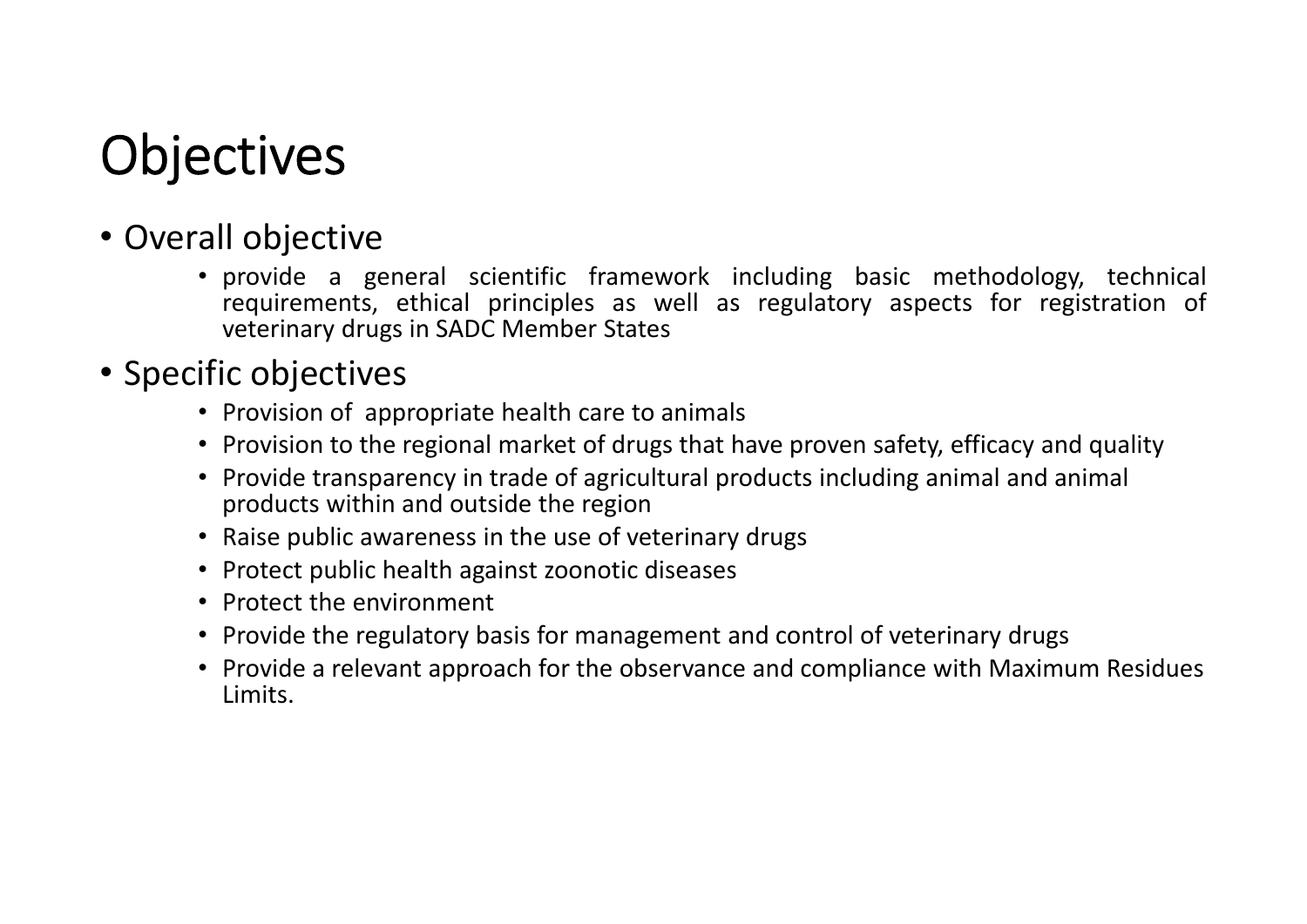### Regional policy guidelines

- Basis is the SPS Annex to the SADC Protocol on Trade which is based on the WTO Agreement on the Application of Sanitary and Phytosanitary Measures or the WTO SPS Agreement for short. The SPS Annex objectives are to:
	- facilitate the protection of human, animal or plant life or health in the territory of the Member States;
	- enhance Member States' implementation of the WTO Agreement on the Application of Sanitary and Phytosanitary Measures;
	- enhance technical capacity to implement and monitor SPS measures including promoting greater use of international standards and other matters concerning SPS;
	- provide a regional forum for addressing sanitary and phytosanitary matters; and
	- provide a regional forum for resolving trade related sanitary or phytosanitary issues.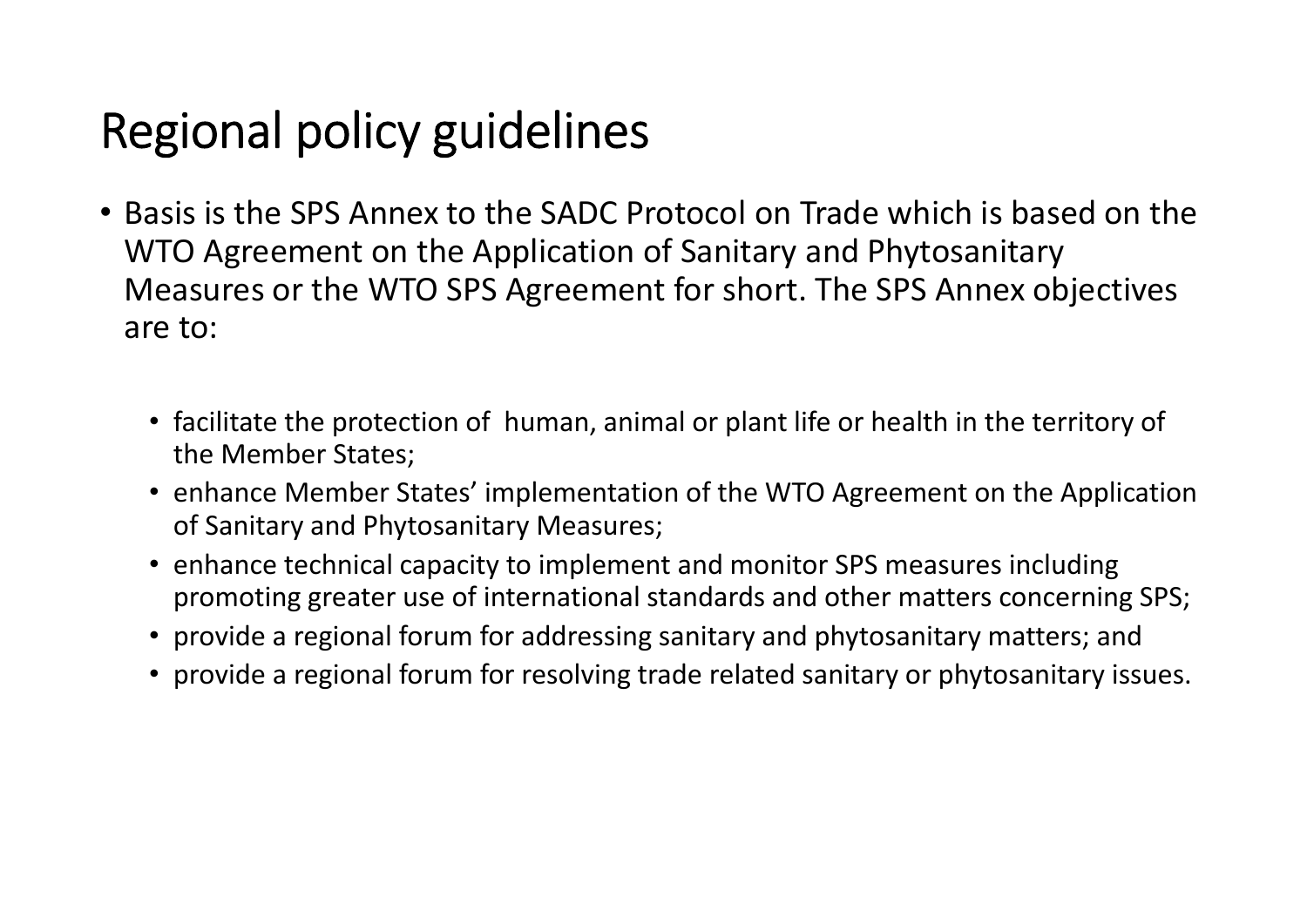## Context for the design of national veterinary drugs legislation in the SADC region

• Key aspects to be covered in the veterinary drugs legislation based on OIE Codes, FAO code of practice for control of Vet drugs and International coorperation on harmonization of technical requirements for registration of veterinary medicinal products (VICH)

Veterinary drugs management

>Testing of veterinary drugs

 $\triangleright$  Reducing health and environmental risks

- $\triangleright$  Regulatory and technical requirements
- Availability and use
- $\blacktriangleright$ Information exchange
- >Information exchange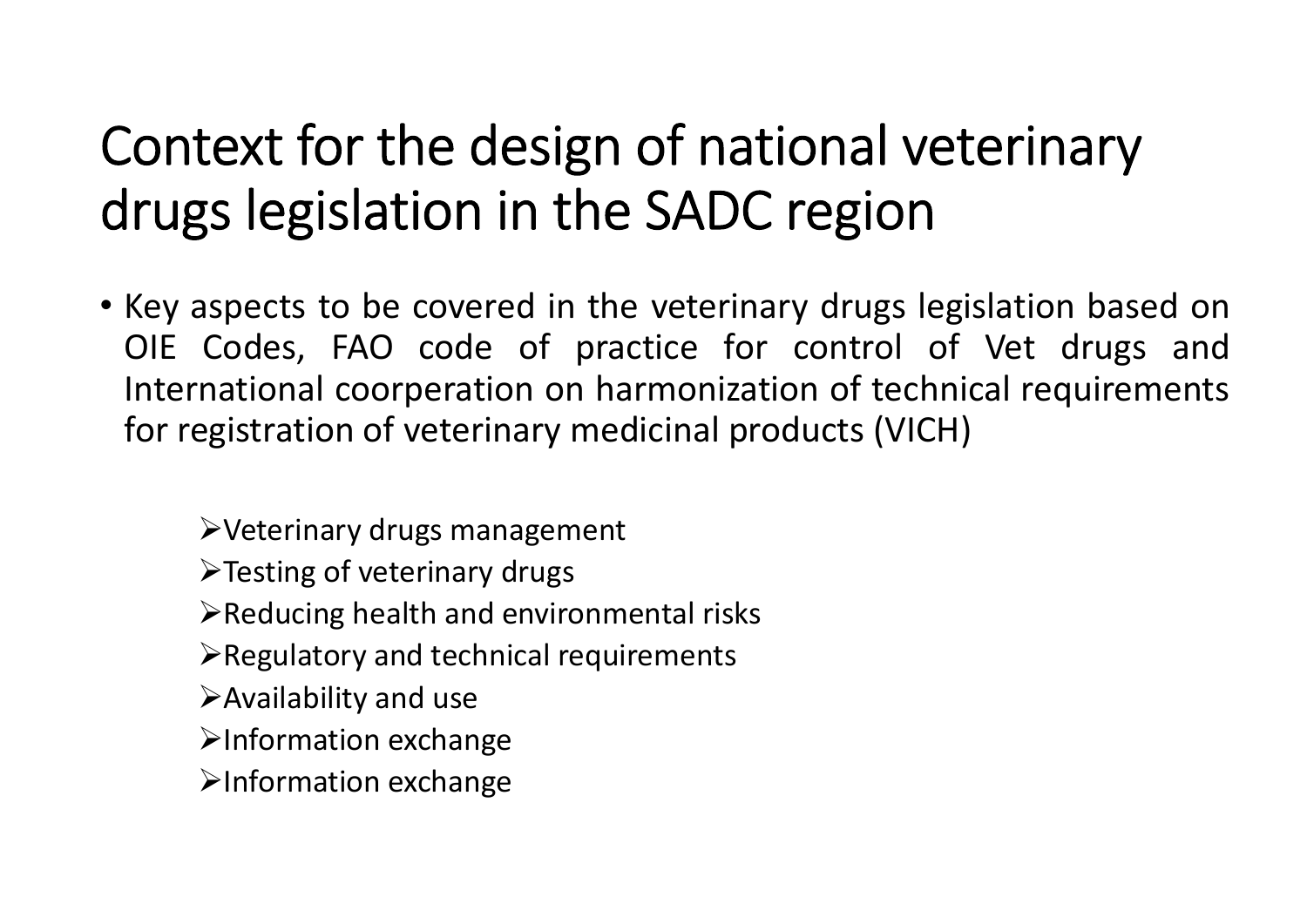### Legislative framework and key issues for the SADC region

- SADC Member States shall therefore revise and update their existing veterinary drugs legislation to bring it in line with international requirements
- key issues to be considered for the regulation of veterinary drugs in the SADC Region include
	- Objectives, Scope and Definitions of the Legislation
	- Administration
	- Registration procedures
	- New and Generic veterinary drugs
	- Confidentiality
	- Labelling
	- Review of Dossiers
	- Production of Veterinary Drugs
	- Procurement, fees etc. etc**.**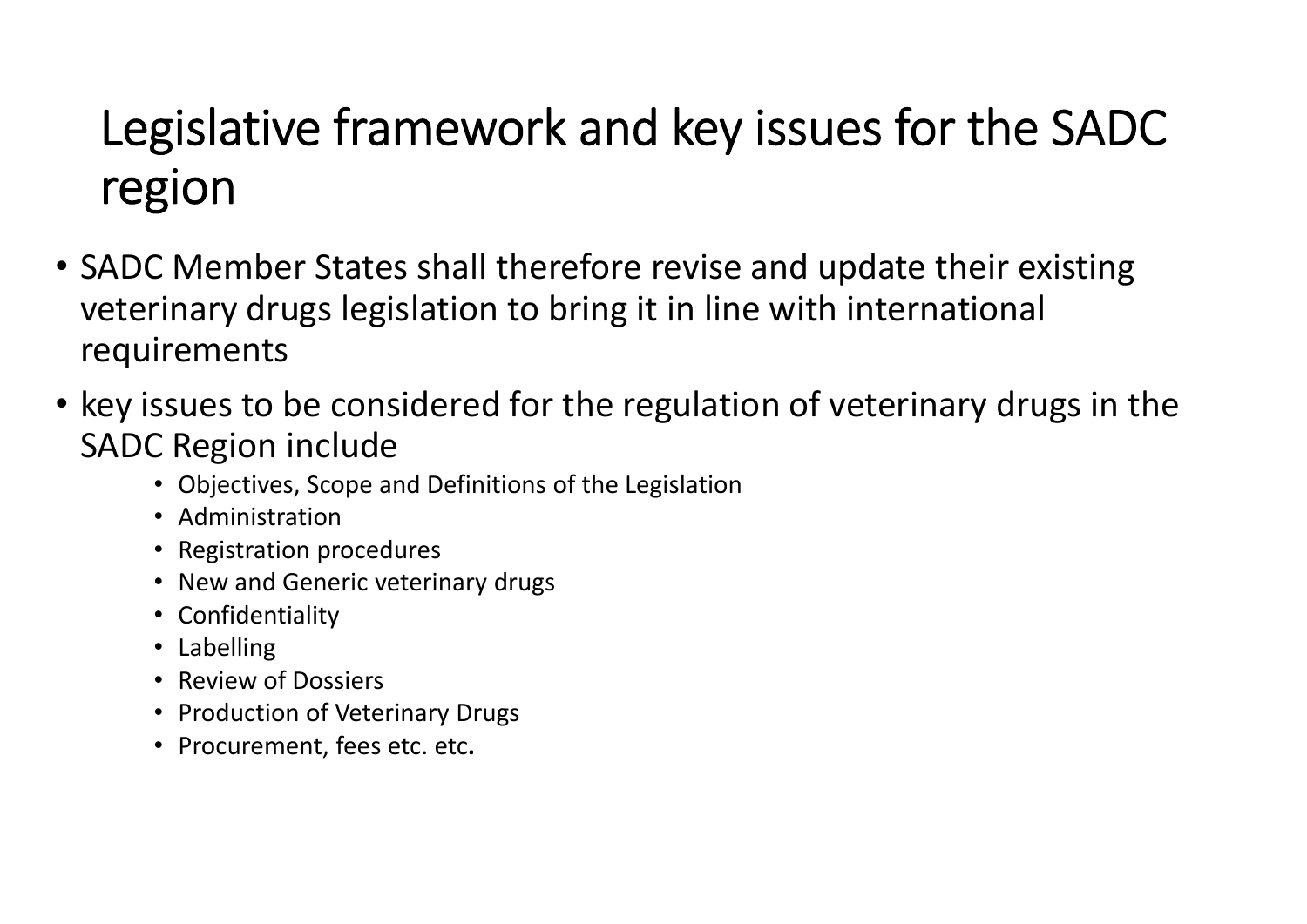### A proposed framework for registration and quality control of veterinary drugs

#### Considering constraints at MS which includes;

- policy and legislation issues,
- capacity issues relating to registration, surveillance testing and inspection facilities as well as HR, and
- Importation controls

#### Members could agree on a number of principles

- Harmonisation of policies, legislation and actions of Member States with regard to veterinary drugs
- Harmonised Registration Procedures for veterinary drugs
- Reciprocal recognition and equivalence
- Recognition of international standards
- Participation and information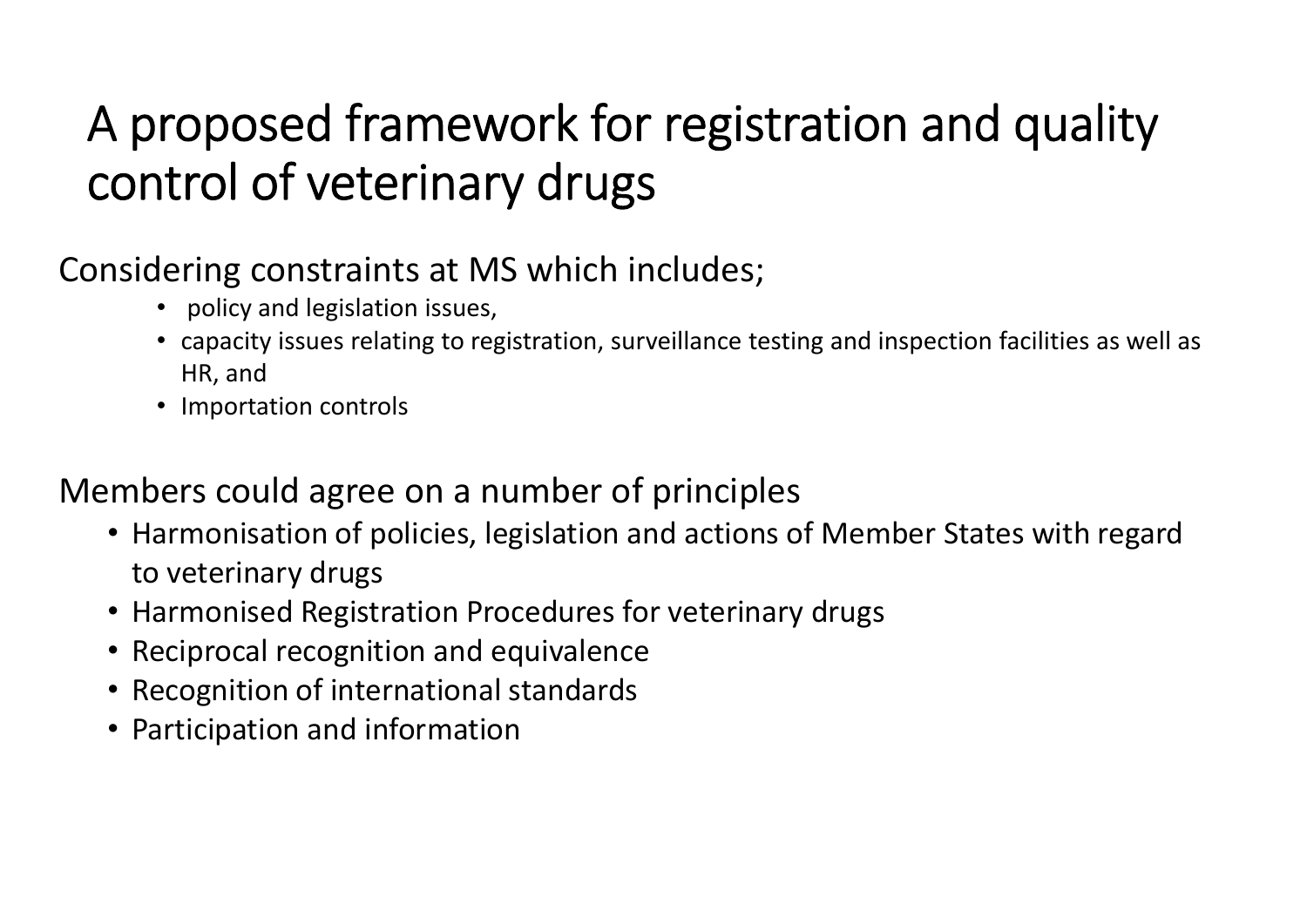## What next

- This meeting
- Swaziland meeting in August 2015
	- Member States to take inventory of gaps in the Regional Guidelines on Regulation of Veterinary Drugs and national livestock policies through national consultative meetings a with support from SADC Secretariat, OIE and AU-IBAR;
	- SADC Secretariat in collaboration with AU-IBAR to identify reference laboratories in the region to be used for testing medicines and biologicals;
	- SADC Secretariat in collaboration with AU-IBAR, WHO, OIE sub-regional office and other relevant organisations to facilitate training in quality control of veterinary medicines and biologicals being regulated;
	- SADC Secretariat in collaboration with AU-IBAR to facilitate accreditation of veterinary medicines and biologicals registration bodies;
	- SADC Secretariat in collaboration with AU-IBAR and OIE sub-regional to facilitate twining process with OIE reference laboratories and other accredited laboratories;
	- Facilitate development of a regional Agreement on registration processes of veterinary medicines and biological through endorsement by the relevant SADC structures;
	- Member States were urged to ensure that the veterinarians participate at all levels in the registration, control and management of veterinary medicines and biologicals.
- SADC M&E framework